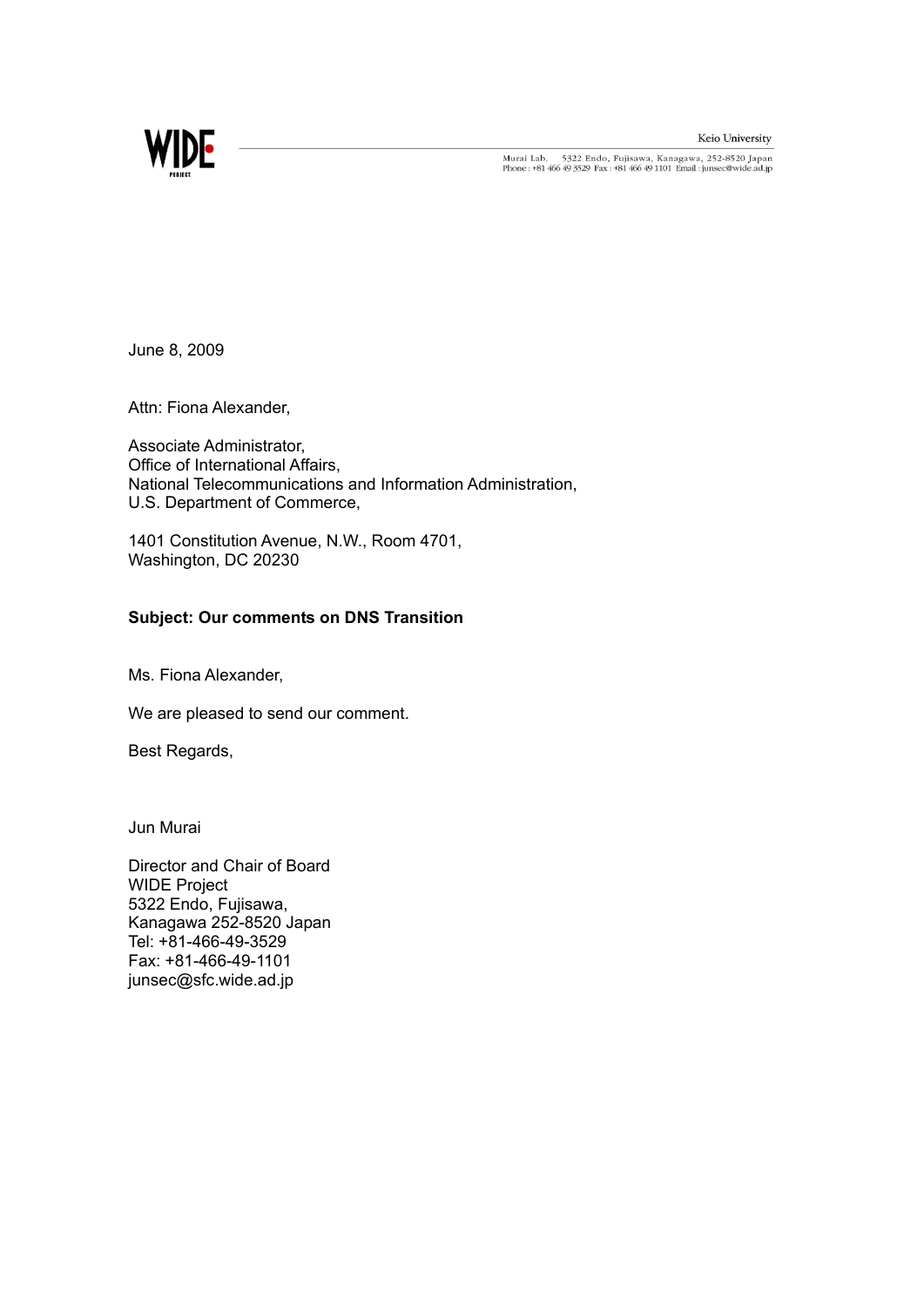

Murai Lab. 5322 Endo, Fujisawa, Kanagawa, 252-8520 Japan<br>Phone : +81 466 49 3529 Fax : +81 466 49 1101 Email : junsec@wide.ad.jp

June 7, 2009

Fiona Alexander, Associate Administrator, Office of International Affairs, National Telecommunications and Information Administration, U.S. Department of Commerce, 1401 Constitution Avenue, N.W., Room 4701, Washington, DC 20230

Assessment of the Transition of the Technical Coordination and Management of the Internet's Domain Name and Addressing System

## **Foreword**

WIDE Project, which is a pioneer of the Internet development in Japan and was established in 1988 as a consortium for conducting broader activities in academia and industries on research and development for the Internet technology and its operation, would like to express gratitude to the Department of Commerce (DOC) and National Telecommunications and Information Administration (NTIA) for the opportunity to comment on "Notice of Inquiry Docket Number 090420688–9689–01" issued on April 24, 2009. The WIDE project offers the following comments in response to the NOI.

## **Our Comments**

In order to make this comment both valuable and clear for any readers, following our brief introduction on what the WIDE project has been working with the ICANN, we state the comments as a response to the NOI.

The WIDE project has been working on development the Internet mainly in Japan since its creation in 1988. The project has been working on stable and trustful DNS operation for both Japan and global infrastructure since 1991. In mid 1990's, the project was working very hard on establishment of Japanese LIR called Japan Network Information Center (JPNIC) and Japan Registry Service (JPRS), and jointly made with our colleagues to launch our RIR called Asia & Pacific Network Information Center (APNIC). The WIDE Project has been operating "M" DNS root server in Japan since 1997, as the first non-US organization added to the DNS root server operators. Currently, the project is in charge of operation of "M" DNS root server and part of the root server operation of ".jp" ccTLD. Through our activities, the project had many opportunities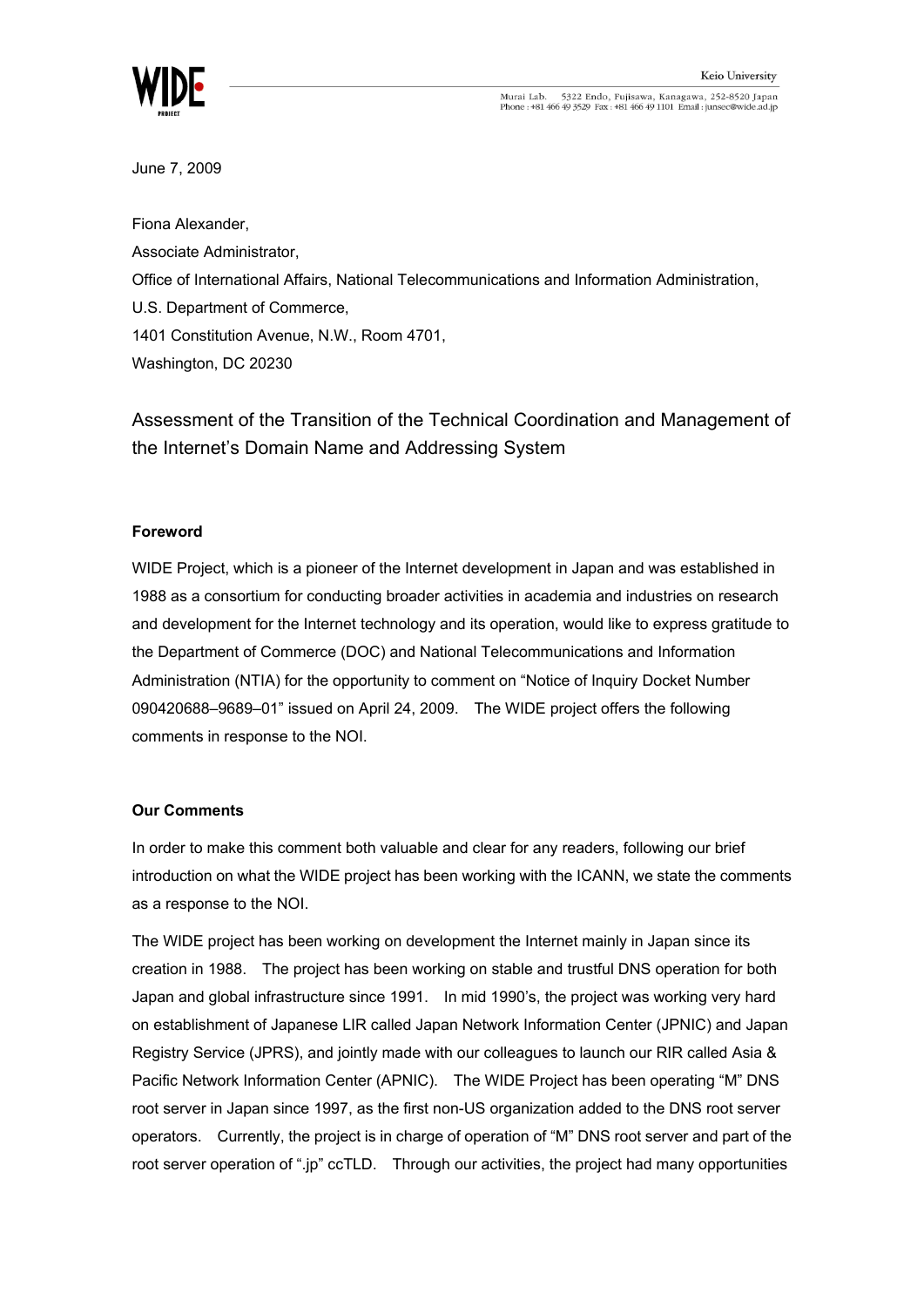of working with the ICANN so far. Especially the project as one of DNS root server operators could have collaborations with ICANN.

At this opportunity to state our comment as a response to the NOI, the WIDE project clearly emphasizes importance on the following three ideas:

- 1. The ICANN is the one legitimate body for managing proper, robust, sustainable and trustful framework of DNS infrastructure by open participation among stakeholders of the rapidly growing Internet in practice.
- 2. The role and responsibility of the ICANN as of today, should not be replaced by other unproved means after the JPA conclusion.
- 3. The services and operations that the ICANN provides today should be kept after the JPA conclusion.

In the decade the ICANN has been served since its foundation, the Internet environment has been growing very rapidly. By the result of the growth, the Internet has been reaching, also very rapidly, to the "full coverage" over both of the human activities and the geographical locations. Consequently, it has been more and more important, since the beginning of the ICANN's foundation, to manage the global governance in the way all the stakeholders participating and the operational stability and security at the same time.

The WIDE project prides ourselves on being one of the DNS root operators and highly honored to participate on the ICANN process for global operation of the Internet. By the experiences with the ICANN process, the WIDE project respects the success of the ICANN in the last decade of operation as a private sector organization that is independent from any national government.

During the rapid proliferation of the Internet in the last decade of the ICANN process, the interests on the Internet from a point of view of the each stakeholder have been stronger. All of the participants of the ICANN process, such as Individuals, operational entities, and national governments have their own broader missions for stable, sustainable, secure, and expandable operation of the Internet.

As a deliverables from discussions among various stakeholders participated in the ICANN establishment and designing its operations, there were four principles, which are widely accepted by those stakeholders, on the global Internet governance: 1) maintaining "stability" for sustainability of its role on operation of the Internet, 2) keeping "competition" for economic rationality and fairness, 3) being "private" not for depending on any national government, and 4) democratic "bottom up" structure for its decision making process. The WIDE Project believes that those original four principles (stability, competition, private and bottom up) are highly appropriate still for the Internet operations of the next decade.